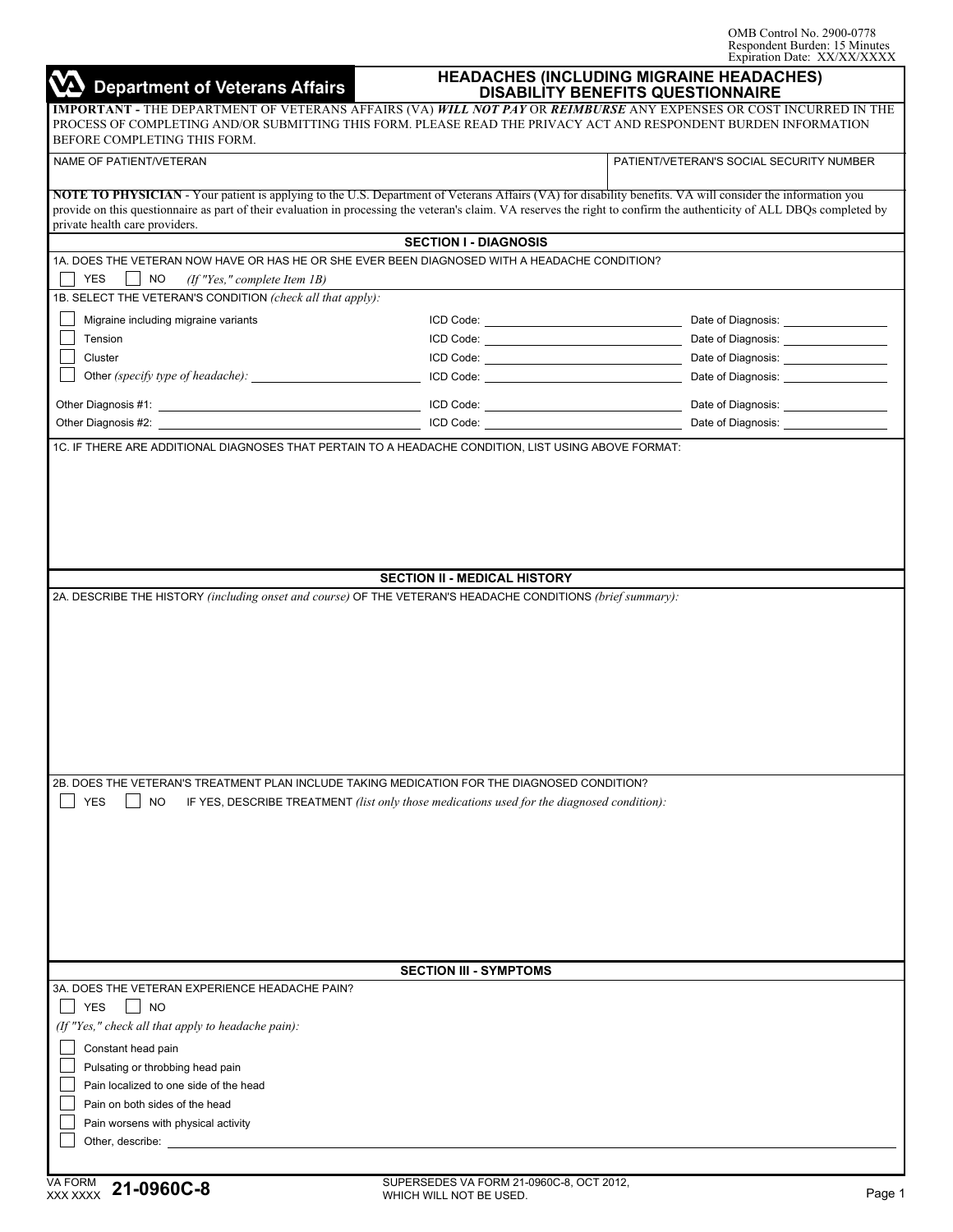| <b>SECTION III - SYMPTOMS (Continued)</b>                                                                                                                                      |  |  |  |  |
|--------------------------------------------------------------------------------------------------------------------------------------------------------------------------------|--|--|--|--|
| 3B. DOES THE VETERAN EXPERIENCE NON-HEADACHE SYMPTOMS ASSOCIATED WITH HEADACHES? (Including symptoms associated with an aura prior to                                          |  |  |  |  |
| headache pain)                                                                                                                                                                 |  |  |  |  |
| <b>YES</b><br><b>NO</b>                                                                                                                                                        |  |  |  |  |
| (If "Yes," check all that apply):                                                                                                                                              |  |  |  |  |
| Nausea                                                                                                                                                                         |  |  |  |  |
| Vomiting                                                                                                                                                                       |  |  |  |  |
| Sensitivity to light                                                                                                                                                           |  |  |  |  |
| Sensitivity to sound                                                                                                                                                           |  |  |  |  |
| Changes in vision (such as scotoma, flashes of light, tunnel vision)                                                                                                           |  |  |  |  |
| Sensory changes (such as feeling of pins and needles in extremities)                                                                                                           |  |  |  |  |
| Other, describe:                                                                                                                                                               |  |  |  |  |
| 3C. INDICATE DURATION OF TYPICAL HEAD PAIN                                                                                                                                     |  |  |  |  |
| Less than 1 day                                                                                                                                                                |  |  |  |  |
| $1-2$ days                                                                                                                                                                     |  |  |  |  |
| More than 2 days                                                                                                                                                               |  |  |  |  |
| Other, describe:                                                                                                                                                               |  |  |  |  |
| 3D. INDICATE LOCATION OF TYPICAL HEAD PAIN                                                                                                                                     |  |  |  |  |
| Right side of head                                                                                                                                                             |  |  |  |  |
| Left side of head                                                                                                                                                              |  |  |  |  |
| Both sides of head                                                                                                                                                             |  |  |  |  |
| Other, describe:                                                                                                                                                               |  |  |  |  |
| SECTION IV - PROSTRATING ATTACKS OF HEADACHE PAIN                                                                                                                              |  |  |  |  |
| 4A. MIGRANE - DOES THE VETERAN HAVE CHARACTERISTIC PROSTRATING ATTACKS OF MIGRAINE HEADACHE PAIN?                                                                              |  |  |  |  |
| <b>YES</b><br><b>NO</b>                                                                                                                                                        |  |  |  |  |
| (If "Yes," indicate frequency, on average, of prostrating attacks over the last several months):                                                                               |  |  |  |  |
| Less than once every 2 months                                                                                                                                                  |  |  |  |  |
| Once in 2 months                                                                                                                                                               |  |  |  |  |
| Once every month                                                                                                                                                               |  |  |  |  |
| More frequently than once per month                                                                                                                                            |  |  |  |  |
| 4B. DOES THE VETERAN HAVE VERY FREQUENT PROSTRATING AND PROLONGED ATTACKS OF MIGRAINE HEADACHE PAIN?                                                                           |  |  |  |  |
| <b>YES</b><br><b>NO</b>                                                                                                                                                        |  |  |  |  |
|                                                                                                                                                                                |  |  |  |  |
| 4C. NON-MIGRAINE - DOES THE VETERAN HAVE PROSTRATING ATTACKS OF NON-MIGRAINE HEADACHE PAIN?                                                                                    |  |  |  |  |
| <b>YES</b><br><b>NO</b>                                                                                                                                                        |  |  |  |  |
| (If "Yes," indicate frequency, on average, of prostrating attacks over the last several months):                                                                               |  |  |  |  |
| Less than once every 2 months                                                                                                                                                  |  |  |  |  |
| Once in 2 months                                                                                                                                                               |  |  |  |  |
| Once every month<br>More frequently than once per month                                                                                                                        |  |  |  |  |
|                                                                                                                                                                                |  |  |  |  |
| 4D. DOES THE VETERAN HAVE VERY FREQUENT PROSTRATING AND PROLONGED ATTACKS OF NON-MIGRAINE HEADACHE PAIN?                                                                       |  |  |  |  |
| <b>YES</b><br><b>NO</b>                                                                                                                                                        |  |  |  |  |
| SECTION V - OTHER PERTINENT PHYSICAL FINDINGS, COMPLICATIONS, CONDITIONS, SIGNS AND/OR SYMPTOMS                                                                                |  |  |  |  |
| 5A. DOES THE VETERAN HAVE ANY SCARS (surgical or otherwise) RELATED TO ANY CONDITIONS OR TO THE TREATMENT OF ANY CONDITIONS LISTED IN                                          |  |  |  |  |
| DIAGNOSIS, SECTION 1?                                                                                                                                                          |  |  |  |  |
| <b>NO</b><br><b>YES</b>                                                                                                                                                        |  |  |  |  |
| (If "Yes," are any of the scars painful and/or unstable, or is the total area of all related scars greater than or equal to 39 square cm (6 square inches))?                   |  |  |  |  |
| <b>YES</b><br><b>NO</b>                                                                                                                                                        |  |  |  |  |
| (If "Yes," also complete VA Form 21-0960F-1 Scars/Disfigurement Disability Benefits Questionnaire.)                                                                            |  |  |  |  |
| 5B. DOES THE VETERAN HAVE ANY OTHER PERTINENT PHYSICAL FINDINGS, COMPLICATIONS, CONDITIONS, SIGNS AND/OR SYMPTOMS RELATED TO ANY<br>CONDITIONS LISTED IN SECTION 1, DIAGNOSIS? |  |  |  |  |
| <b>YES</b><br><b>NO</b>                                                                                                                                                        |  |  |  |  |
| (If "Yes," describe in a brief summary):                                                                                                                                       |  |  |  |  |
|                                                                                                                                                                                |  |  |  |  |
|                                                                                                                                                                                |  |  |  |  |
|                                                                                                                                                                                |  |  |  |  |